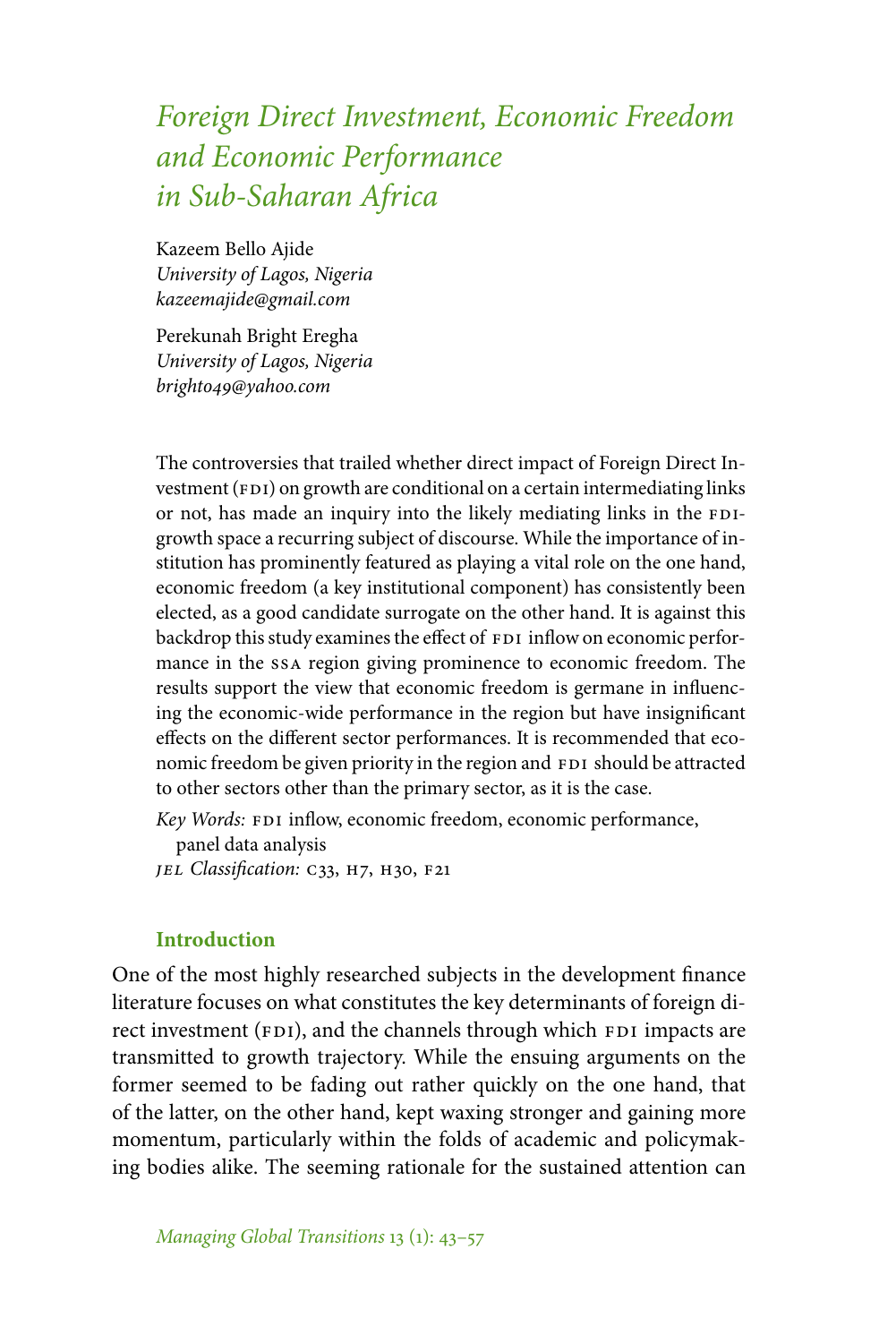be premised on three major considerations. First, the impacts of FDI on growth have, controversially been argued, not to be directly correlated, thus suggestive of some missing intermediating links in FDI-growth relations. There exists a broad consensus that a country is predisposed to attracting and reaping the benefits associated with FDI but subject to the country's initial conditions. Such conditions have been linked to absorptive capacity<sup>1</sup> of a country in the literature. Azman-Saini, Baharumshah, and Law (2010) submitted that the growth effect of FDI might not be strong in countries with low (or poor) absorptive capacity. In other words, host countries must have certain qualities that allow them to absorb the benefits linked to FDI flows. Second, the nature of intricacies involved in the conjecture underpinning bivariate-multivariate frameworks existing in FDI-growth space. Lastly, the need to seek further clarification into the real causes of growth reinvigorates the debate.

Needless to say, the mechanism through which FDI impacts are transmitted still remains open for further discourse and research. Noteworthy however, is the growing interests on the role of institutions on economic outcomes. The seminal contribution of Douglas North (1990) has greatly stimulated research interests on institutions, which by extension, affects FDI. His epoch-making input marked the beginning of additional strand of knowledge into FDI-growth repository. Recent empirics in the development finance literature have recognized the useful role of institutions as crucial in mediating in FDI-growth interactions. Of institutional qualities however, the useful role of economic freedom  $(EF)^2$  has been found critical as constituting one of the reasons that could attract the attention of foreign investors. It has been widely acknowledged among growth analysts that a country, which enjoys more EF, tends to attract more FDI inflows and growth faster than country that is being denied enjoying same freedom (see Ayal and Karras (1998), Cebula and Mixon (2012) and Ajide  $(2013)$  for more narratives). Nonetheless, the role of  $EF$  has, thus far, been less recognized or at best receives limited consideration in the empirical literature. The only exceptions in this regard are studies by Bengoa and Sanchez-Robles (2003), Azman-Saini, Baharumshah, and Law (2010) and Tiwari (2011).

It is against this background that the paper is interested in uncovering the tripartite relationship between FDI-economic performance and EF for ssa region. Undertaking the study for the region seems reasonable for the following reasons: (i) The region is beset with poor institutional frameworks and policies as compared with other competing continents;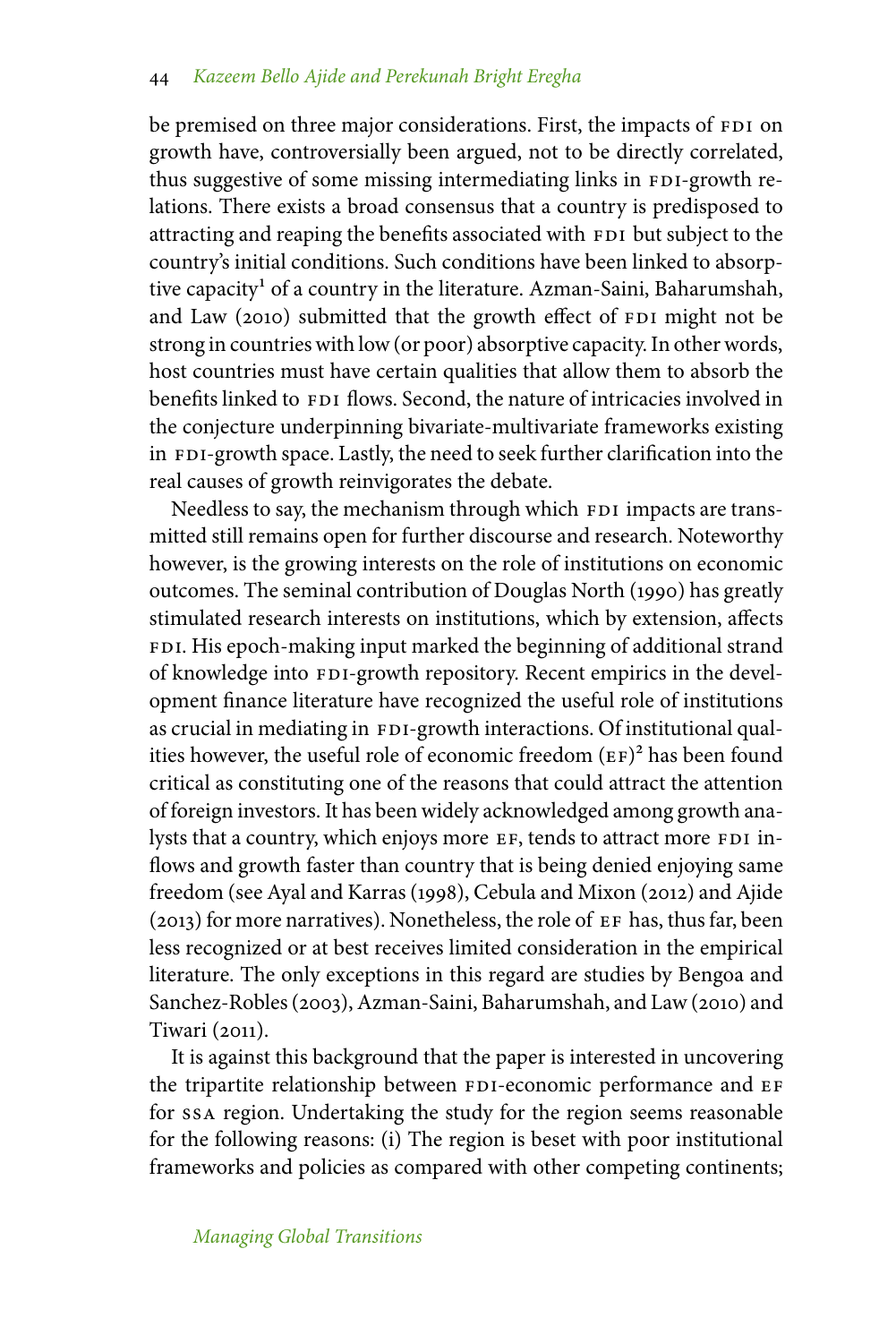(ii) the proponents of Washington Consensus have attributed the poor growth records<sup>3</sup> and weakness of the private sectors of some economies to lack of economic freedom and (iii) there are a prevalence of excessive government interference in the level of economic activities; this typically characterizes the mode of governance of most countries within the region. Arguably, the overbearing influence of government is capable of stifling growth potentials inherent in the private-led economy. Thus, attracting FDI inflows under these circumstances may be somewhat difficult if not impossible, as FDI seems to thrive on free competitive environment. The conjecture perhaps meaningless, and hence, lack objectivity if not subjected to empirical verification.

The rest of the paper is structured as follows. The second section contains a succinct review of the literature on the economic freedom and FDI-economic performance linkage. The third attempts stylized facts about economic freedom and FDI-economic performance within the context of ssa countries, while the fourth section describes a Heritage Economic Freedom and the fifth presents the empirical model and dataset. The results are presented and discussed in the sixth section. The seven and final section succinctly concludes.

#### **Brief Literature Review**

The section initially attempts at terse presentation of various mediating links in FDI-growth interactions as espoused in the empirical literature, after which delve into a particular strand of literature that situates the useful role of economic freedom in FDI-growth space. The previously mentioned is aptly pursued in what follows.

The age-long controversy both in the theoretical<sup>4</sup> and empirical<sup>5</sup> literature as it relates to FDI-growth interaction,<sup>6</sup> basically centres on contention surrounding the presumed benefits of FDI spillovers by the recipient country. By implication, the supposed benefits between the two seemed non-automatic but rather conditional. The direction of benefits however, is typically linked to the presence of absorptive capacity in the host environment. By way of confirmation, a huge body of empirical evidence has emerged to either validate or refute the claims using different mediating channels.

Arguing along the different dimensions of absorptive capacity of the host country in FDI-growth relations are Blomstrom, Kokko, and Zejan (1994), that asserted the importance of country's level and stage of development; Balasubramanyam, Salisu, and Sapsford (1996), stressed the use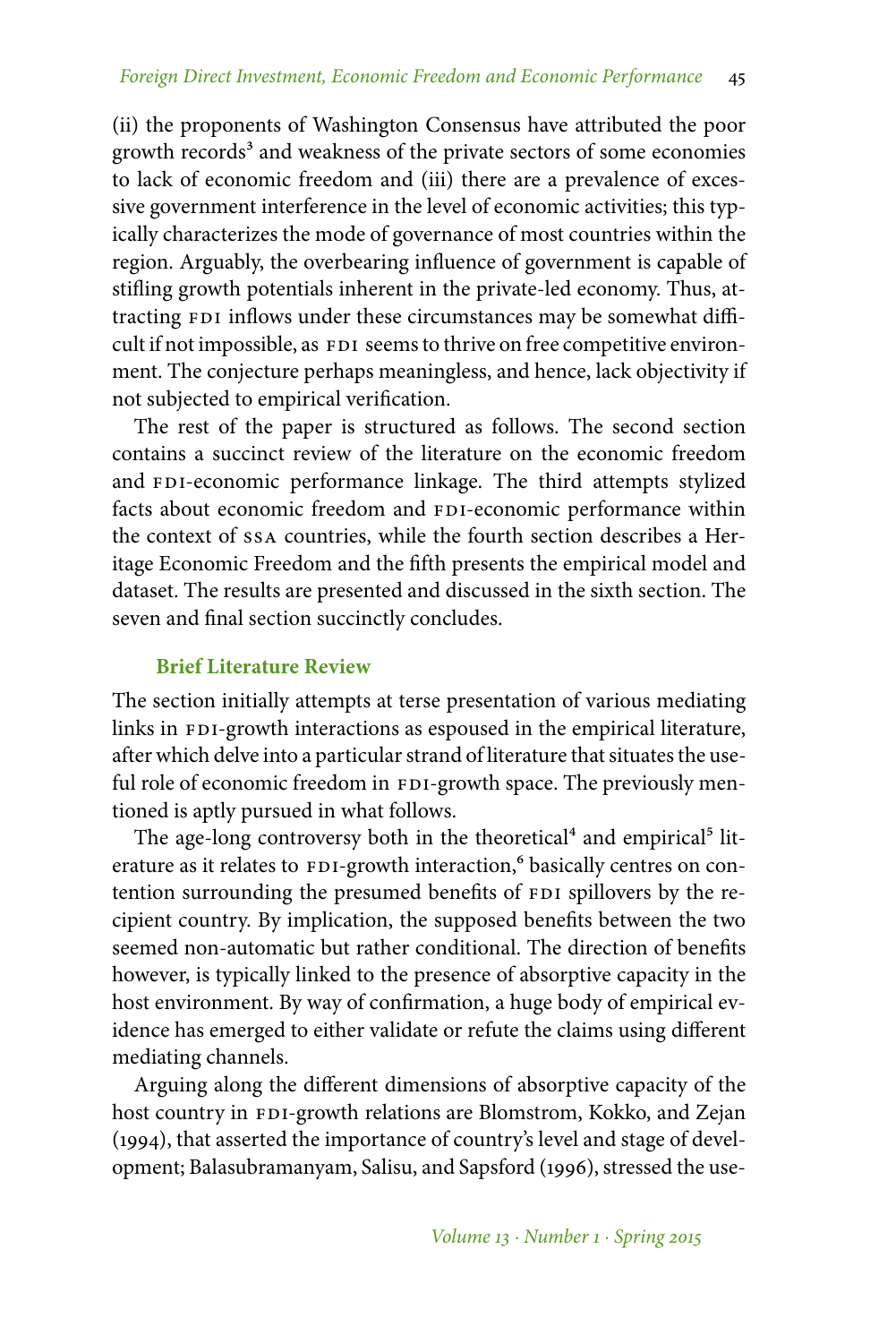ful role of trade policy of the recipient country; De Mello (1997), focused on the cruciality of physical capital accumulation; Benhabib and Spiegel (1994) and Borensztein, Gregorio and Lee (1998) supported the presence of sound human capital development while Hermes and Lensink (2003), Alfaro et al. (2004), Durham (2004) and Adeniyi et al. (2012) argued in favour of recognition as well as institution of a well developed domestic financial sector.

That apart, the emergence of institutional economics by Douglas North (1990), has added a new dimension to the mediating links' discourse in FDI-growth repository. Among the adherents that tilted along institutional lines of reasoning are Knack and Keefer (1995), Demetriades and Law (2006) and Rodrik, Subramanian, and Trebbi (2004). They extolled the virtues of institutional factor as an important growth recipe more than any other conditioning variables. Largely, the strand of literature that creates a role for ef (a vital aspect of institutional quality) in FDI-growth relation is undoubtedly scarce or at best rudimentary. The arguably exceptions however, are Bengoa and Sanchez-Robles (2003) and Azman-Saini, Baharumshah, and Law (2010) and Tiwari (2011).

Bengoa and Sanchez-Robles (2003) explored the interplay between economic freedom, foreign direct investment and economic growth using panel data for a sample of 18 Latin American countries over the period spanning 1970 through 1999. Their results suggest that FDI is positively correlated with economic growth. They also observed that the host country requires adequate human capital, economic stability and liberalized markets to benefits from long-term capital flows. Azman-Saini, Baharumshah, and Law (2010) also investigated the systemic link between economic freedom, foreign direct investment (FDI) and economic growth in a panel of 85 countries. The empirical results, based on the generalized method-of-moment system estimator, reveal that FDI by itself has no direct (positive) effect on output growth. Instead, the effect of FDI is contingent on the level of economic freedom in the host countries. This means the countries promote greater freedom of economic activities gain significantly from the presence of multinational corporations (MNCs). To date, empirical studies on FDI-growth relationship still largely remain limited particularly with respect to the effects of EF on FDI spillovers.

Arguably, countries that promote greater freedom of economic activities are more likely to gain from the presence of mncs (Azman-Saini, Baharumshah, and Law 2010). Tiwari (2011) examined the effectiveness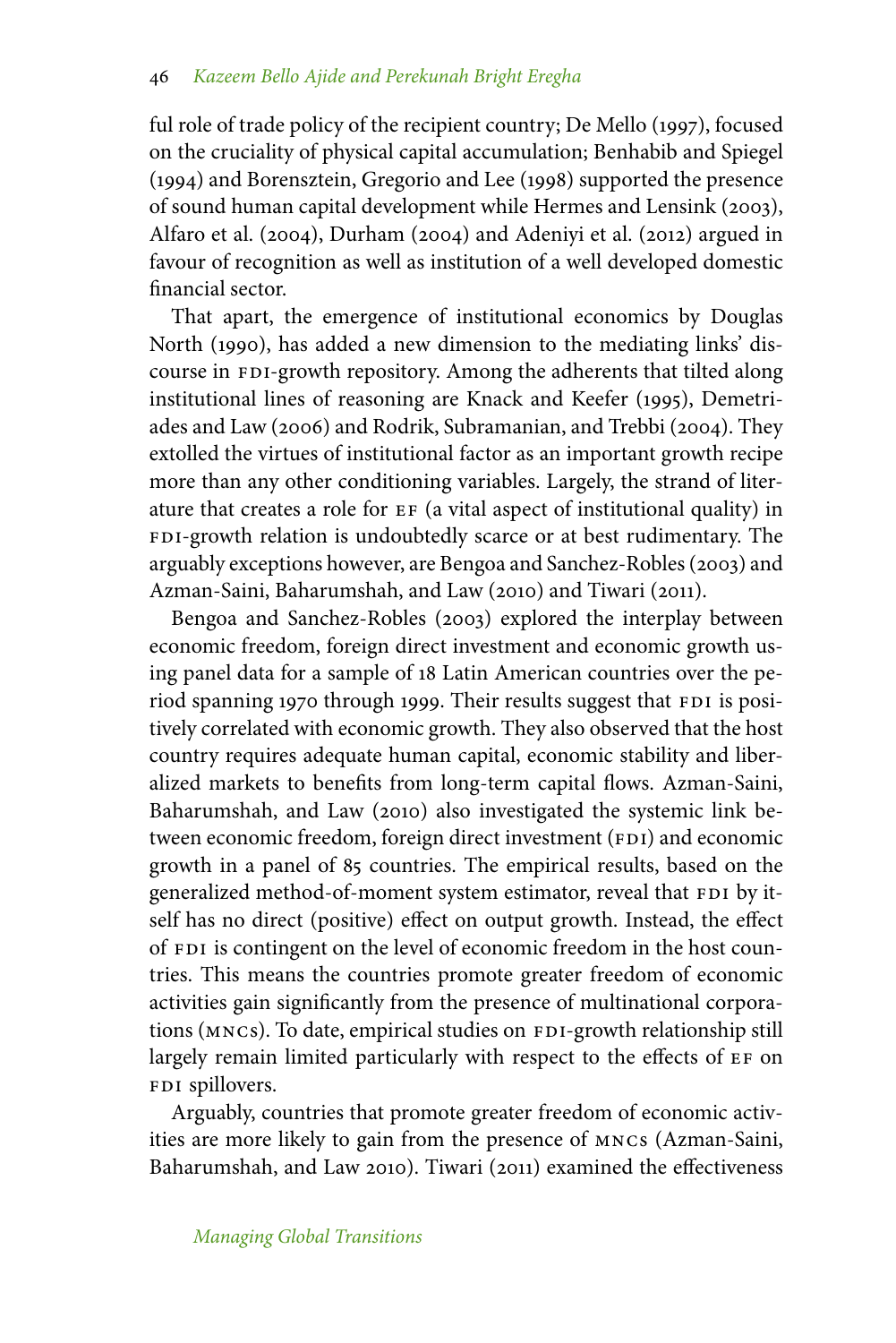of foreign aid, foreign direct investment, and economic freedom for selected 28 Asian countries in a panel framework. The model includes foreign aid, foreign direct investment, economic freedom, labour force, and capital stock. The estimation procedure was carried out on pooled annual time series data for the period 1998–2007. Both static and dynamic panel data techniques were employed. The results indicated that an increase in the fiscal freedom, financial freedom and domestic capital stock were significant factors positively affecting economic growth. Freedom from corruption, inflow of foreign direct investment and foreign aid were significant factors negatively affecting economic growth. Further, they found that life expectancy played a significant and positive role in economic growth. Foreign aid had a non-linear impact (negative impact of high aid flows) upon economic growth.

In light of the foregoing, the study's contributions to the extant stock of literature stems from the following angles: first, the mediating role of EF is examined in relation to FDI-economic performance nexus using both economic-wide as well as sectoral economic performance measures like: value-added in the agriculture, manufacturing, and service sectors. The import of using the latter measure is in twofold: (i) the use of only aggregative economic-wide performance measure have a tendency of masking sectoral peculiarities inherent in the region. Thus, using sectoral economic performance measures typically avert this type of problem (ii) a clear policy messages becomes easily discernible rather than basing it on presumptive conclusion of aggregation bias that may have possibly submerged the emanated policy outcomes into the sea of fallacy. Second, despite the scanty nature of an empirical literature on tripartite relationship involving EF and FDI-growth interactions (even the few ones that have been conducted are done for other regions)<sup>7</sup> we are yet unaware of any study that has specifically examined EF and FDI-economic performance interactions for ssa region. We use only countries in Sub-Saharan Africa to capture the unique characteristics of the region and suggest regionalspecific policy interventions. This further lends support to our claim of being one of the pioneering attempts in this direction at least for the region.

# **Data and Methodology**

It is assumed that a good proxy for the quality of institutional background in the host country is the index of economic freedom and institutional quality has been recognized as one of the cardinal determinant of growth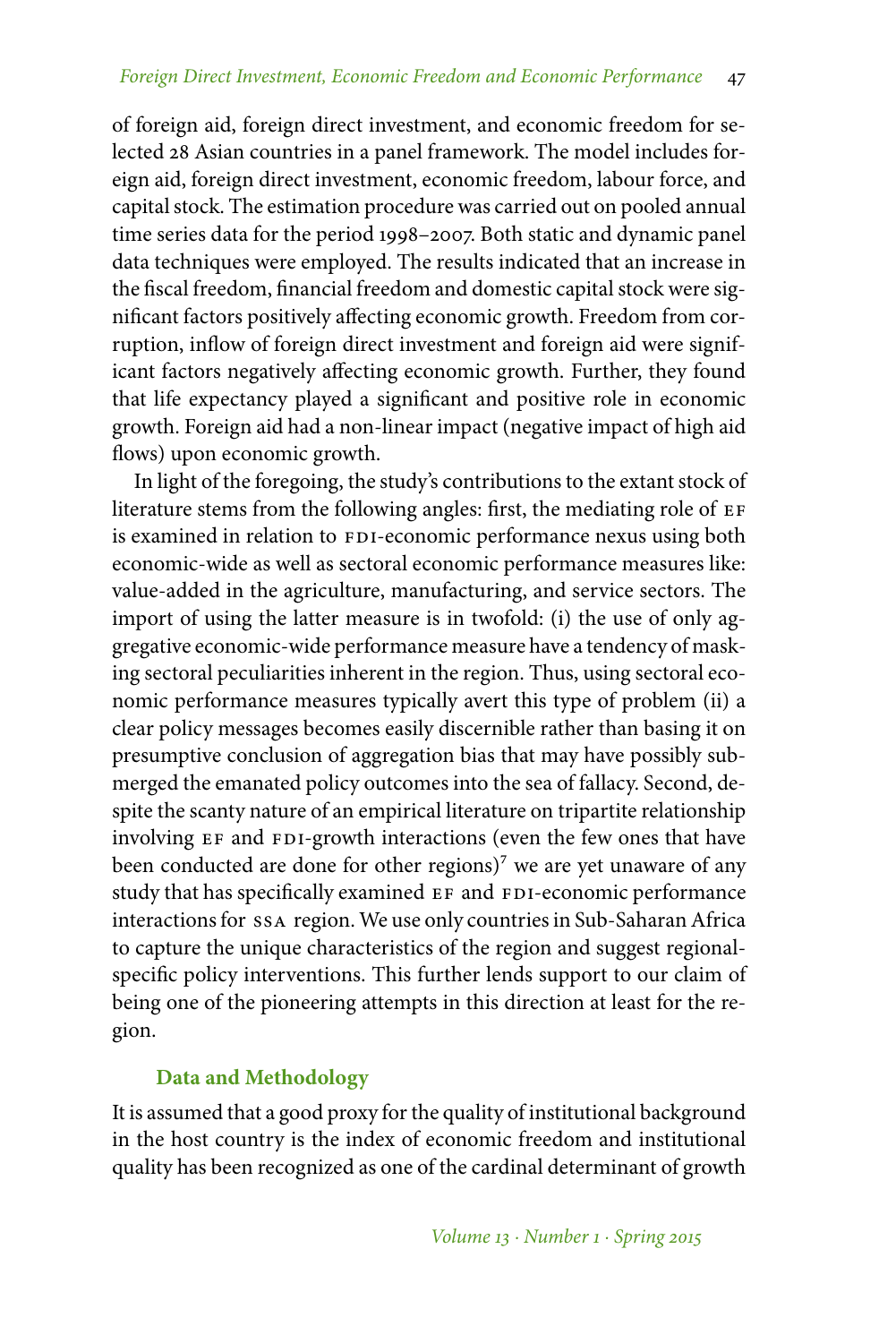empirics and as well, a channel through which FDI can influence economic performance, hence a study of this sort is inevitable. The study is also at variance with previous studies because it examines not only the effect of FDI and economic freedom on economic growth but also on different sectoral performance (agricultural sector, manufacturing sector and the service sector) in the ssa region.

Our empirical model is espoused from the works of De Gregorio (1992), Sanchez-Robles (1998) and Bengoa and Sachez-Robles (2003) on the link between FDI and Economic Performance when Index of Economic Freedom is controlled for in the model. However, these authors (De Gregorio 1992, Sanchez-Robles 1998) used data until 1985 while Bengoa and Sachez-Robles (2003) data ends in 1995 whereas the period considered in this present study ends in 2010 and it is on the specific case of ssa region.

The underlying specification is the model of the form:

$$
PCGDP_{it} = \alpha_0 + \alpha_1 DI_{it} + \alpha_2 FDI_{it} + \alpha_3 EF_{it} + \alpha_4 OPENX_{it}
$$
  
+  $\alpha_5 M2 GDP_{it} + \varepsilon_{it}$ , (1)

where PCGDP is Per Capita GDP, DI is Domestic Investment measured as Gross Fixed Capital Formation/GDP ratio minus FDI/GDP ratio, FDI is Foreign Direct Investment inflow as percentage of GDP, EF is Index of Economic Freedom, openx is Trade Openness measured as Total Trade/GDP ratio, M2GDP is Financial Development Indicator measured by broad money supply over GDP. It is quite instructive to mention that the choice of control variables is guided by previous literature.

The second model presented below examines the impact of FDI and Economic Freedom on different sectoral performance in the ssa region:

\n
$$
\text{Section 1} \quad \text{performance} = \psi_0 + \psi_1 \mathbf{D} \mathbf{I}_{it} + \psi_2 \mathbf{F} \mathbf{D} \mathbf{I}_{it} + \psi_3 \mathbf{E} \mathbf{F}_{it}
$$
\n
$$
+ \psi_4 \mathbf{O} \mathbf{P} \mathbf{E} \mathbf{N} \mathbf{X}_{it} + \psi_5 \mathbf{M} \mathbf{2} \mathbf{G} \mathbf{D} \mathbf{P}_{it} + \eta_{it},\n \tag{2}
$$
\n

where sectoral performance is defined by three specific sectoral output growths in the sub-Saharan Africa region vis-à-vis: Agricultural, Manufacturing, Service sector and Industrial sectors. DI, EF, OPENX and m2gdp as earlier defined.

The study employed the panel data analysis approach and data for the study covers the period 1995–2010 for 19 SSA countries<sup>8</sup> selected based on data availability and we extracted the data from WDI<sup>9</sup> and Open Data for Africa database of ADB.<sup>10</sup>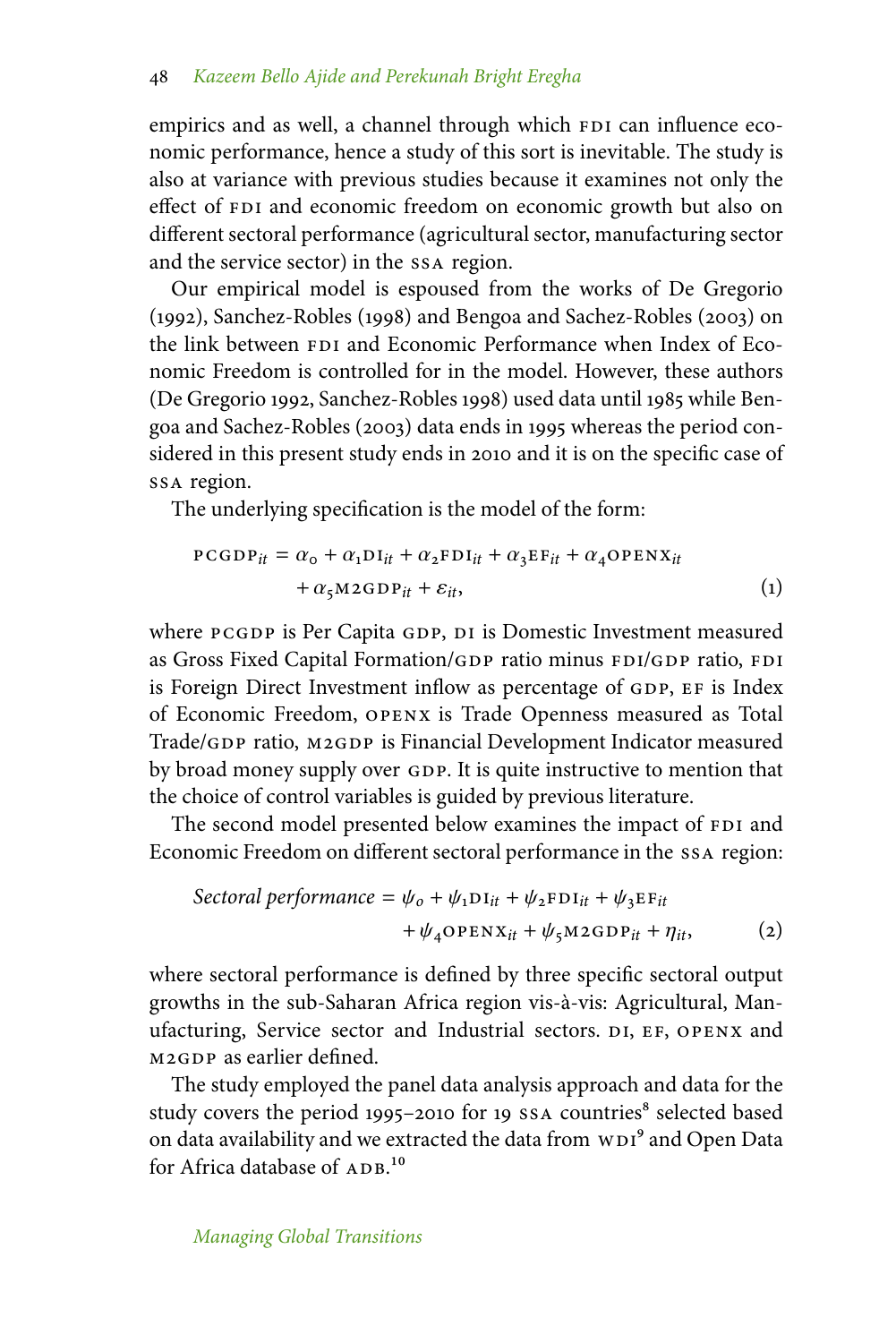| Regressors        | $\left( 1\right)$ | $\left( 2\right)$ | $\left( 3\right)$                                                                                           | (4)                      | (5)    | (6)                                     | (7)                      | (8)          | (9)          |
|-------------------|-------------------|-------------------|-------------------------------------------------------------------------------------------------------------|--------------------------|--------|-----------------------------------------|--------------------------|--------------|--------------|
| Constant          | 3.50              | 3.51              | 3.51                                                                                                        | 5.52                     | 5.53   | 5.53                                    | 5.08                     | 5.08         | 5.08         |
|                   | $(5.52)^{*}$      |                   | $(2.67)^{**}$ $(2.92)^{**}(17.56)^*$ $(4.41)^*$ $(4.74)^*$ $(31.04)^*$                                      |                          |        |                                         |                          | $(4.10)^*$   | $(4.37)^{*}$ |
| M <sub>2GDP</sub> | 0.43              | 0.43              | 0.43                                                                                                        | 0.49                     | 0.48   | 0.49                                    | 0.43                     | 0.43         | 0.43         |
|                   |                   |                   | $(8.01)^*$ $(11.74)^*$ $(11.68)^*$ $(7.25)^*$ $(12.79)^*$ $(12.74)^*$ $(11.97)^*$ $(12.03)^*$ $(11.98)^*$   |                          |        |                                         |                          |              |              |
| DI                | $-0.13$           |                   | $-0.13 -0.13$                                                                                               |                          |        | $-0.13$ $-0.13$ $-0.13$ $-0.13$ $-0.13$ |                          |              | $-0.13$      |
|                   |                   |                   | $(-2.45)^{**}(-5.10)^*$ $(-5.07)^*$ $(-2.07)^{**}(-4.71)^*$ $(-4.69)^*$ $(-5.16)^*$ $(-5.19)^*$ $(-5.17)^*$ |                          |        |                                         |                          |              |              |
| FDI               | 0.01              | 0.01              | 0.01                                                                                                        | 0.01                     | 0.01   | 0.01                                    |                          |              |              |
|                   | (1.28)            |                   | $(2.24)$ <sup>**</sup> $(2.23)$ <sup>**</sup> $(1.08)$ $(1.69)$ <sup>***</sup> $(1.69)$ <sup>***</sup>      |                          |        |                                         |                          |              |              |
| OPENX             | 0.16              | 0.16              | 0.16                                                                                                        | 0.18                     |        | $0.18$ $0.18$                           | 0.17                     | 0.17         | 0.17         |
|                   |                   |                   | $(1.99)^{**}$ $(3.89)^{*}$ $(3.87)^{*}$ $(2.08)^{**}$ $(4.09)^{*}$ $(4.07)^{*}$ $(4.29)^{*}$                |                          |        |                                         |                          | $(4.32)^{*}$ | $(4.31)^*$   |
| EF                | 0.57              | 0.57              | 0.57                                                                                                        |                          |        |                                         | 0.01                     | 0.01         | 0.01         |
|                   | $(3.59)^{*}$      | $(6.64)^*$        | $(6.60)^*$                                                                                                  |                          |        |                                         | $(7.11)^*$               | $(7.16)^*$   | $(7.13)^*$   |
| $R^2$             | 0.99              |                   |                                                                                                             | 0.99                     |        |                                         | 0.99                     |              |              |
| Hausman           |                   | 0.44              | 0.54                                                                                                        | $\overline{\phantom{m}}$ | 0.20   | 0.23                                    | $\overline{\phantom{a}}$ | 0.54         | 0.61         |
| <b>Tests</b>      |                   | (0.99)            | (0.99)                                                                                                      |                          | (0.99) | (0.99)                                  |                          | (0.97)       | (0.96)       |

TABLE 1 Results on the Impact of FDI, Economic Freedom on Economic Growth in ssa

NOTES Dependent variable: GDP per capita. Column headings are as follows: (1) fixed effect, (2) Swamy-Arora random effect,  $(3)$  Nerlove random effect,  $(4)$  fixed effect,  $(5)$  Swamy-Arora random effect,  $(6)$  Nerlove random effect,  $(7)$  fixed effect,  $(8)$  Swamy-Arora random effect,  $(9)$ Nerlove random effect. \*, \*\*, \*\*\* indicate 1%, 5% and 10% level of significance respectively. *t*-statistics are presented in parenthesis.

## **Empirical Analysis**

Table 1 presents three different scenarios in which columns (1), (2) and (3) controlled for foreign direct investment and economic freedom, while columns (4), (5) and (6) excluded only economic freedom and columns (7), (8) and (9) are without foreign direct investment respectively. It can be observed from the table that the coefficients on all the explanatory variables have the expected a priori signs except for domestic investment that carries a negative sign thus contradicting theoretical prediction between it and per capita GDP. Thus, when both FDI and economic freedom variables are controlled for, we observed that the financial markets of sub-Saharan African region appeared to be more deepened over the period of review as indicated by the 1% conventional level of significance. The result is similar for both fixed and random effects. In terms of relative effects, the results from both fixed and random effects show that a 10% increase in the ratio of broad money to gross domestic product will increase per capita GDP (a measure of economic-wide performance) by 4.3% for both estimators. Many reasons may have contributed to this spectacular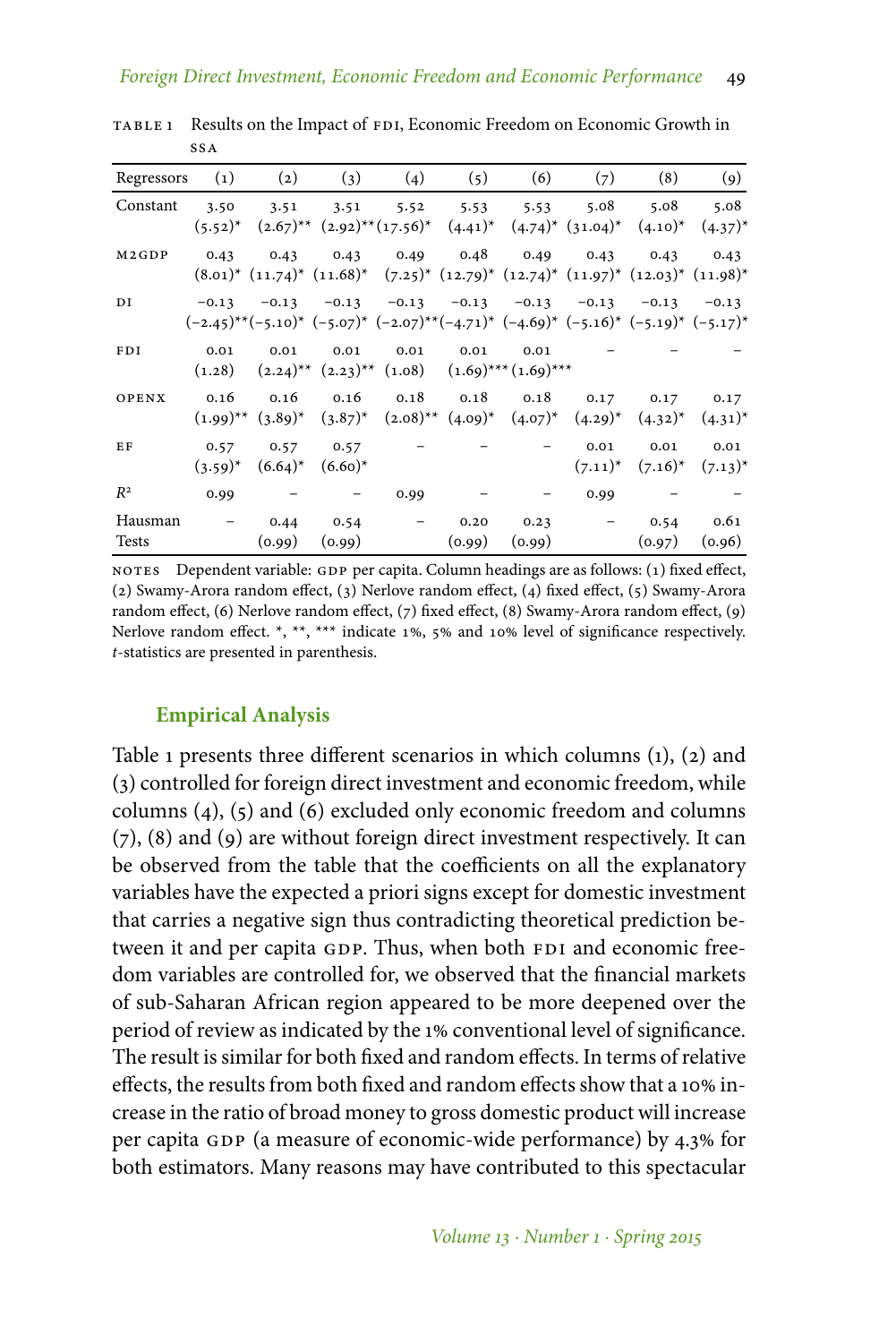improvement for the region. However, specific mention must be made of financial sector reforms' effects that almost took off about the same time for most of the countries within the region.

The coefficient on variable of domestic investment has a significant but negative effect on per capita GDP thus confirming the worsening conditions of the region's prevailing capital stock. One of the prevalent features of the region is that of the worsening condition of capital stock, which came in the wake of persistent crises occasioned by war and other civil disturbances. Besides, investment in the region is dominated by public investment which is prone to rent seeking activities which might affect the desired effect on growth, hence the effect on domestic investment is not surprising. In fact, virtually every country within ssa region is involved in one form of crises or the other. Thus, a 10% increase in domestic investment tends to reduce per capita GDP by 1.3%. This is found to be consistent for both fixed and random effects.

More importantly, the coefficients of foreign direct investment variables consistently bear the expected theoretical signs in both estimators but having little and negligible impacts on economic-wide variable. This is clearly indicated by the magnitude of relative impacts of 1% in both fixed and random effects. These results are not surprising as most FDI inflows to the region are directed mostly at extractive industries whose impacts are rather sectionalized. The result is significant only in random model but appears insignificant in fixed effects. In addition, the level of statistical significance also occurs at 5% as indicated in the table. The level of integration of the region, measured by the degree of openness variable, has a positive and statistically significant impact on economic-wide performance as 10% increase in trade openness increases the region's performance by 1.6% and this occurs at 1% conventional levels in both estimators.

The coefficients on economic freedom index are also found to be positive and statistically significant both in fixed and random effects. The contribution from economic freedom index is more than any other explanatory variables judging by the magnitude of importance in the relative effects. For instance, a 10% increase in the overall economic freedom index tends to increase per capita GDP of the region by 5.7%. This further underscores the importance of economic freedom as a catalyst of driving growth. The contribution from each dimension of economic freedom index may have greatly contributed to this feat for the region.

The results in columns  $(4)$ ,  $(5)$  and  $(6)$  are not too different when eco-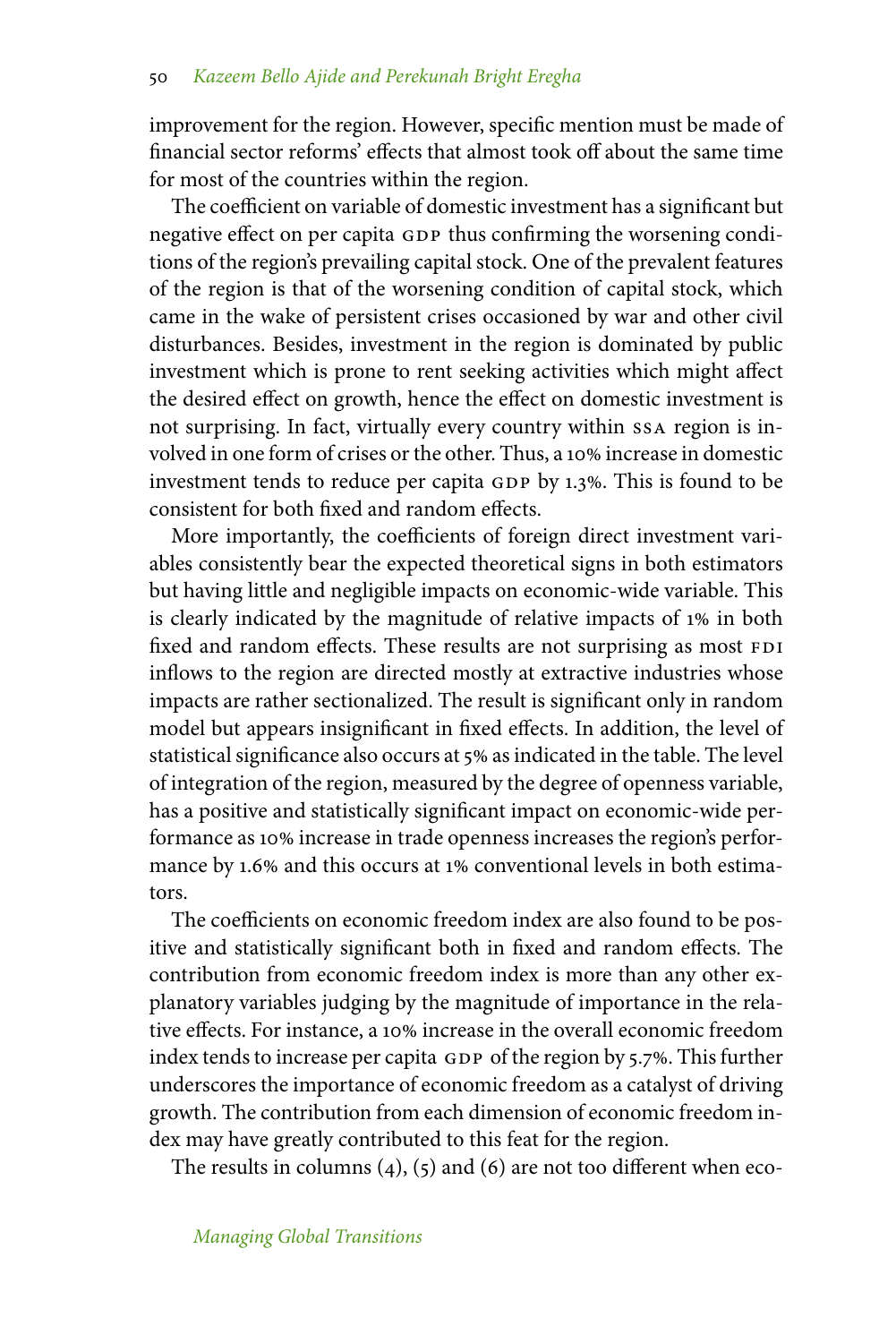| Regressors        |                       | (a)                   |                                                       |                       | (b)                   |                                      |                      | (c)                                  |                      |  |
|-------------------|-----------------------|-----------------------|-------------------------------------------------------|-----------------------|-----------------------|--------------------------------------|----------------------|--------------------------------------|----------------------|--|
|                   | $\left( 1\right)$     | (2)                   | (3)                                                   | $\left( 1\right)$     | $\left( 2\right)$     | (3)                                  | $\left( 1\right)$    | $\left( 2\right)$                    | (3)                  |  |
| Constant          | 2.64<br>(1.47)        | 3.10<br>$(4.76)^*$    | 2.82<br>$(4.30)^*$                                    | 0.22<br>(0.25)        | 0.12<br>(0.23)        | 0.15<br>(0.29)                       | 2.54<br>$(3.32)^{*}$ | 2.22<br>$(6.41)^*$                   | 2.29<br>$(6.52)^{*}$ |  |
| M <sub>2GDP</sub> | $-0.27$<br>$(-1.67)$  | $-0.28$               | $-0.27$<br>$(-4.12)^*$ $(-4.19)^*$                    | $-0.16$<br>$(-1.39)$  | $-0.14$               | $-1.14$<br>$(-2.54)$ ** $(-2.67)$ ** | 0.06<br>(0.74)       | 0.08<br>$(2.11)$ <sup>**</sup>       | 0.07<br>$(1.96)^{*}$ |  |
| DI                | 0.05<br>(0.25)        | 0.05<br>(0.93)        | 0.05<br>(0.32)                                        | $-0.05$<br>$(-0.66)$  | $-0.06$<br>$(-1.44)$  | $-0.05$<br>$(-1.39)$                 | 0.04<br>(0.42)       | 0.03<br>(1.22)                       | 0.04<br>(1.29)       |  |
| FDI               | $-0.002$<br>$(-0.22)$ | $-0.003$<br>$(-0.31)$ | $-0.03$<br>$(-0.32)$                                  | $-0.008$<br>$(-0.17)$ | $-0.001$<br>$(-0.19)$ | $-0.001$<br>$(-0.17)$                | 0.004<br>(0.04)      | 0.003<br>(0.07)                      | 0.003<br>(0.07)      |  |
| OPENX             | $-0.21$<br>$(-1.03)$  | $-0.19$               | $-0.20$<br>$(-2.70)$ ** $(-2.82)$ **                  | 0.19<br>(0.16)        | 0.20<br>$(3.43)^*$    | 0.20<br>$(3.34)^{*}$                 | $-0.11$<br>$(-0.86)$ | $-0.10$<br>$(-2.57)$ ** $(-2.58)$ ** | $-0.10$              |  |
| EF                | 0.49<br>(0.96)        | 0.37                  | 0.44<br>$(2.34)$ <sup>**</sup> $(2.85)$ <sup>**</sup> | 0.46<br>$(2.19)$ **   | 0.48<br>$(3.76)^*$    | 0.48<br>$(3.76)^{*}$                 | 0.36<br>(1.66)       | 0.42<br>$(4.92)^{*}$                 | 0.41<br>$(4.63)^*$   |  |
| $R^2$             | 0.96                  |                       |                                                       | 0.94                  |                       |                                      | 0.77                 |                                      |                      |  |
| Hausman<br>Tests  |                       | 26.96<br>(0.006)      | 11.69<br>(0.04)                                       |                       | 11.78<br>(0.04)       | 8.06<br>(0.15)                       |                      | 8.06<br>(0.15)                       | 6.18<br>(0.29)       |  |

TABLE 2 Results on the Impact of FDI, Economic Freedom on Sectoral Performance in ssa

notes Dependent variables: (a) agricultural value added, (b) manufacturing value added, (c) service sector value added. Column headings are as follows: (1) fixed effect, (2) Swamy-Arora random effect, (3) Nerlove random effect. \*, \*\*, \*\*\* indicate 1%, 5% and 10% level of significance respectively. *t*-statistics are presented in parenthesis.

nomic freedom index is not accounted for as can be observed from the table. The manifestation of this could be seen from the decline in the level of statistical significance of foreign direct investment from 5% to 10%.

In addition, there seems to be no clear difference in results when foreign direct investment is not controlled for as presented in column (7), (8) and (9) respectively. The only noticeable difference occurs at the substantial level of reduction in the relative effects of economic freedom index from 0.57% to 0.01%. The import of this result is that omission of key variable like foreign direct investment in tripartite relationship (involving FDI, economic and economic performance) could exert a greater influence on economic-wide performance.

Given the results on table 1, is noteworthy to mention that random effect model is preferably elected based on non-significances of values of Hausman tests in both estimators.

Unlike the results obtained under economic-wide performance, while two explanatory variables namely domestic investment and economic freedom index conform with a priori expectation, others like ratio of broad money to GDP, foreign direct investment and openness bear con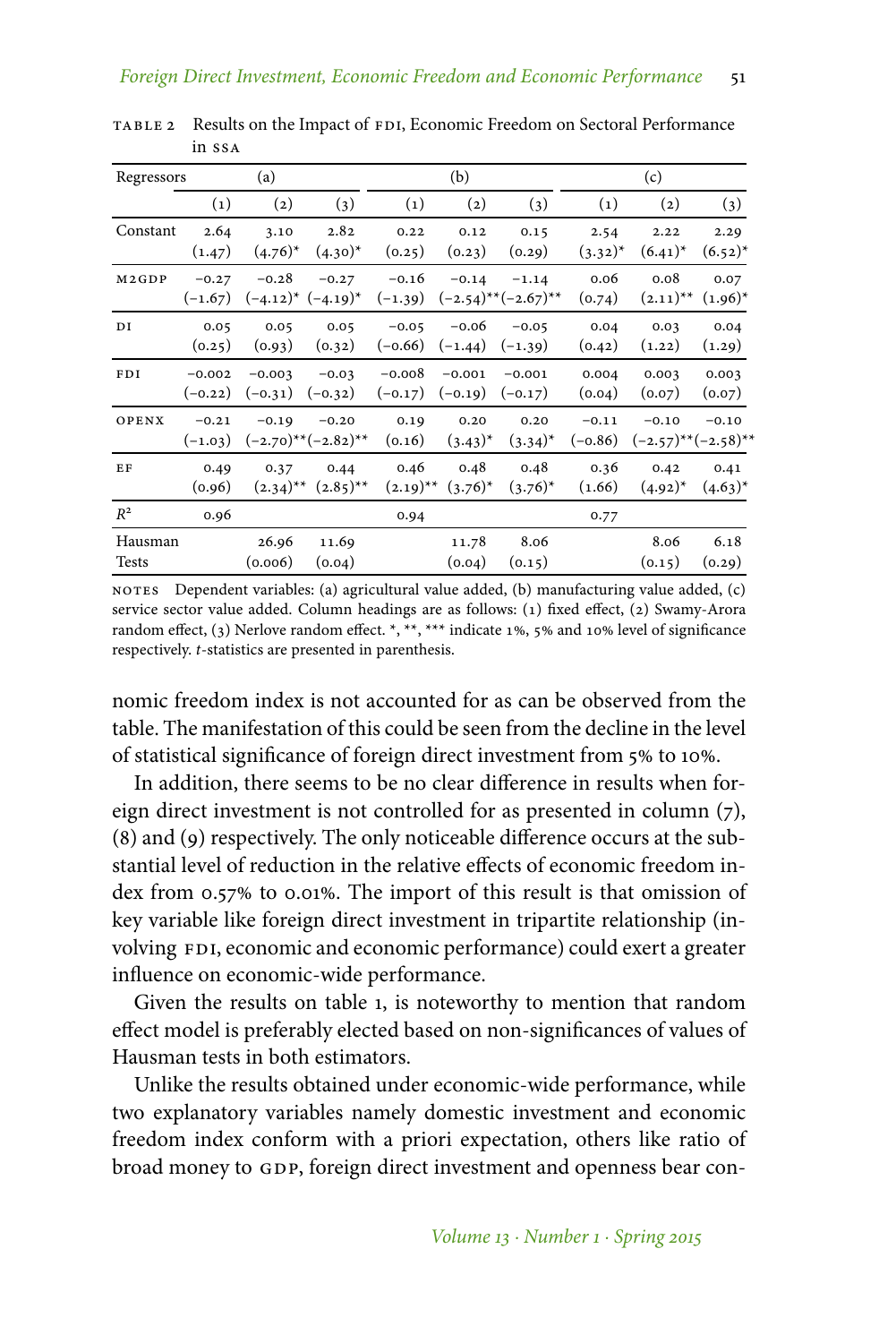tradictory signs. None of the variables appears as significant under fixed effects, whereas three explanatory variables were statistically significant but occur at varying levels under random effects.

Unlike economic-wide performance results in table 1, the ratio of broad money to GDP and degree of openness exert negative significant impacts on agricultural sector performance. In terms of relative effects, a 10% increase in the level of financial deepening variable tends to reduce agricultural value added by 2.7% but occurs at highest level of significance of 1. This can be explained in part by the fact that the financial markets in ssa region are not financially connected with the sector that is believed to be operating at smaller scales. Same results in terms of negativity can be said of the degree of openness but this occurs at 5% level of significance. By implication, a 10% increase in the degree of trade openness reduces agricultural value added by 19% to 20% respectively.

Interestingly, economic freedom index appears to be significant at 5 level. However, Hausman tests support expression of preference for fixed effects' results over random effects given the value of its statistical significance.

The results of manufacturing sector performance present a different scenario from that of agriculture at least in terms of signs on the variables' coefficients. In this case, domestic investment bears a negative a priori expectation while degree of openness has a positive signs. The financial sector variable significantly affects manufacturing sector performance while degree of openness has a significant positive impact. The possible explanation could be likened to the advantages derivable from importation of both capital and raw material resources require in the production process. The criterion for estimator selection favours fixed effect model given the significant value of Hausman tests via Swamy-arora transformation but the preference changed in favour of random effects under Nerlove transformation as indicated on table 2 (a). Interestingly however is the statistical importance of economic freedom index.

Unlike agriculture and manufacturing sectors, the explanatory variables bear the hypothesized signs but with the exception of the degree of openness variable which carries a negative sign in both estimators. Apart from financial development variable that has a significant positive impact on service sector performance, both FDI and economic freedom index are also found to be positively correlated with service sector value added. While economic freedom has a significant positive impact on the one hand, foreign direct investment impacts do not appear to be significant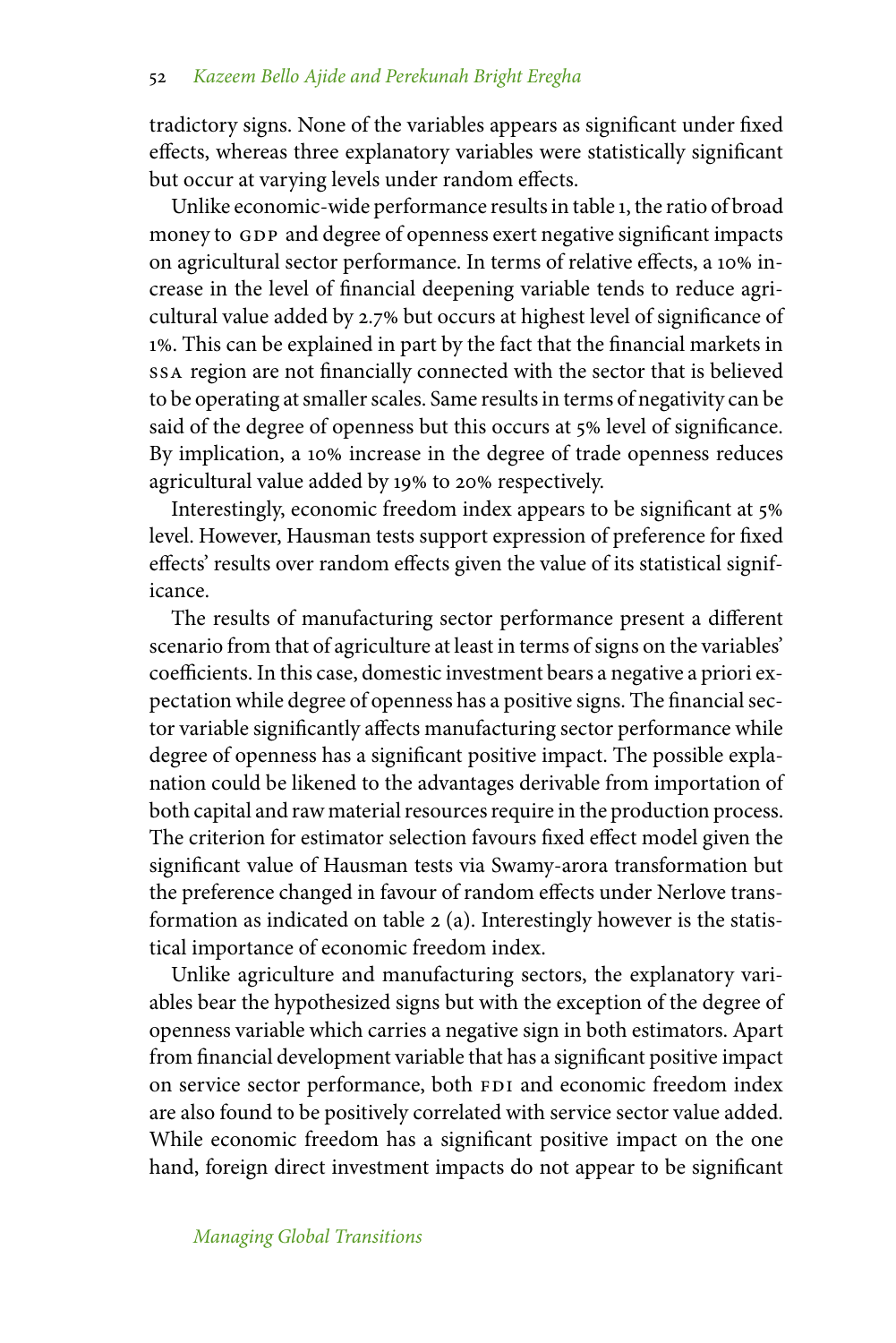statistically. Just like the case of agriculture, degree of openness seems to exert negative impact on service sector performance but occurring at 5% level of significance. In addition, economic freedom variable is statistically significant at a 1% level of significance.

## **Conclusion**

This study examines the relationship between foreign direct investment inflow and economic performance while economic freedom is controlled for in a panel of nineteen sub-Saharan African countries. The selection of the countries was based on data availability consideration and of which the study period covers 1995 to 2010. The panel data modelling approach was adopted for the analysis and both the fixed and random effects models were estimated.

However, decision on which of the model is considered appropriate is made by the Hausman test result. Apart from the economic-wide performance measure (proxied by GDP per capita), three different proxies of economic performance were also adopted namely: agricultural performance measure proxied by agricultural value added, manufacturing sector performance captured by manufacturing sector value added and lastly, service sector performance measured by service sector value added in the ssa region.

The study revealed that FDI inflow has a significant positive influence on a measure of overall economic-wide performance captured by GDP per capita in the region when economic freedom is controlled for. However, the effect was found to be little and negligible and this is unsurprising in a region where the bulk of FDI flows are directed at the extractive sector whose impacts are known to be sectionalized and hence limited. This may be likened to the nature of inelasticity of the demand for the products both locally and internationally. On a sectoral basis, FDI inflow was found to have insignificant effect on agricultural sectoral performance. This could be said to have been due to several factors like non profitable nature of the sector as compared to other sectors like mining and extractive industries; smallness and subsistence nature of the sector at least in the region, which is mostly non commercial both in terms of its scale and modus operandi; being relegated in terms of usefulness as compared to other sectors and as well as its relative uncompetitiveness owing largely to vagaries of the farm produce.

In terms of manufacturing sector performance estimation, the result was not significantly different from that of agricultural sector. This per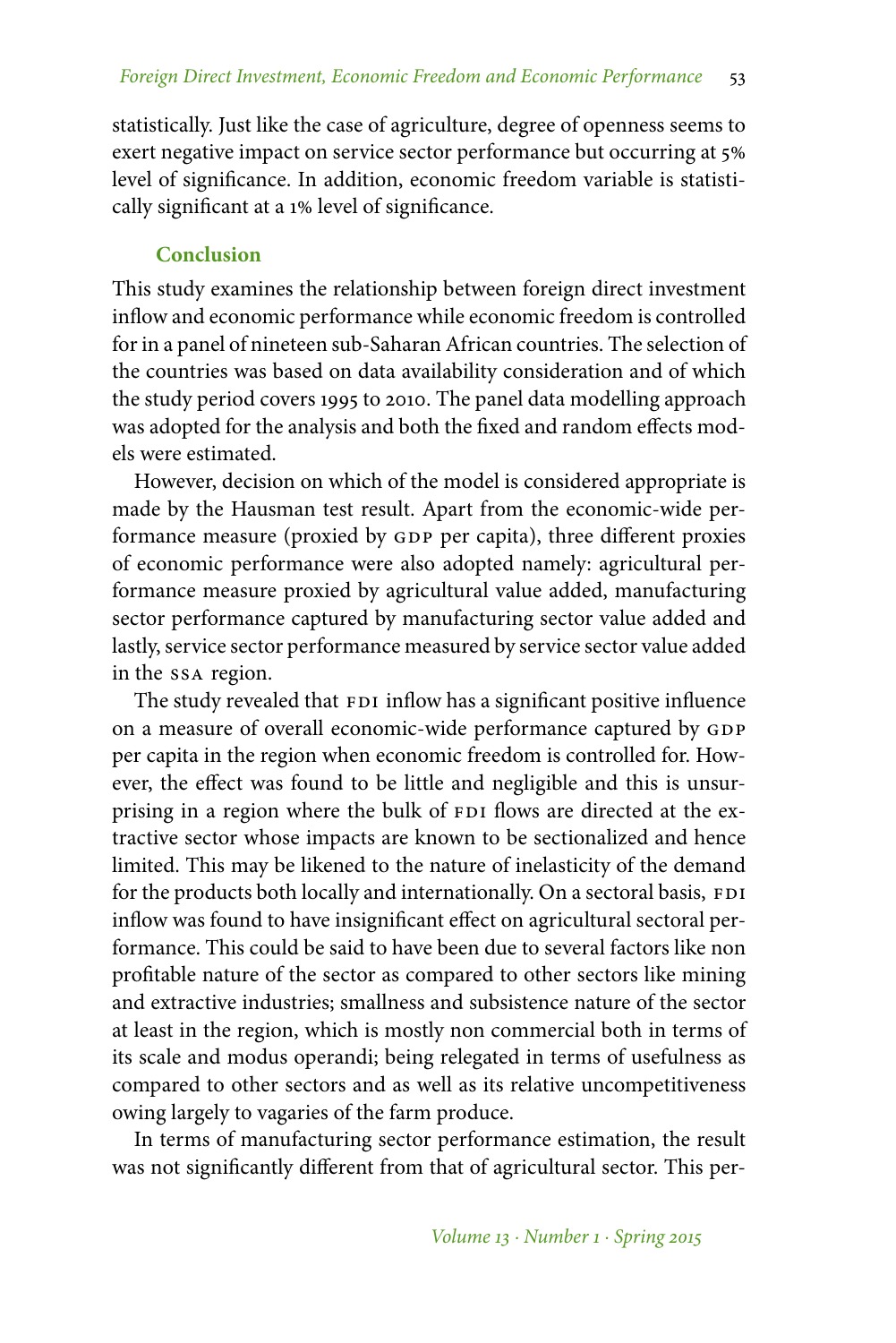haps plausibly explains by the moribund state of manufacturing sector in the region. FDI was also found to have a positive but insignificant effect on the service sector performance in the region however; this is not surprising because the sector is still at its infancy in the region.

Quite interestingly however, economic freedom was found to be germane in influencing economic performance in all the models. In the light of the resulting outcomes, it is therefore recommended that policies aimed at strengthening economic freedom culture being given top priority on the developmental policy agenda. This can be achieved by according every dimensions of economic freedom index utmost importance. In other word, by ensuring as well as maintaining investment and business freedoms, making banking industry enjoys both financial and policy independent devoid of government control, and putting in place law and regulations prohibiting any forms of flagrant abuses of copyrights, patent and franchise rights. The region also needs to adopt targeted approach which places the region in a vantage position at attracting FDI into the manufacturing and service sector as these sectors are likely to provide superlative value added to the region's economy than that of the primary sector.

### **Notes**

- 1 A plethora number of studies have examined the absorptive capacity of the host country via different mediating links which include: domestic economy's trade, human capital policies, physical capital accumulation, market size, natural resource endowment, financial sector development and institutional factors among others.
- 2 The two most important definitions of EF are that given by Heritage Foundation and Frazer Institute. The former defined EF as 'the absence of government coercion or constraint on the production, distribution, or consumption of goods and services beyond the extent necessary for citizens to protect and maintain liberty itself.' By extension, the highest form of economic freedom provides an absolute right of property ownership; fully realized freedoms of movement for labour, capital and goods. The latter conceived EF as: individuals have economic freedom when the property they acquire without the use of force, fraud, or theft is protected from physical invasions by others; and they are free to use, exchange, or give their property to another as long as their actions do not violate the identical rights of others (Gwartney, Lawson, and Block 1996).
- 3 ssa growth records have been described as 'abysmally disappointing' in spite of the incipient recovery in growth rates in the last decade, they are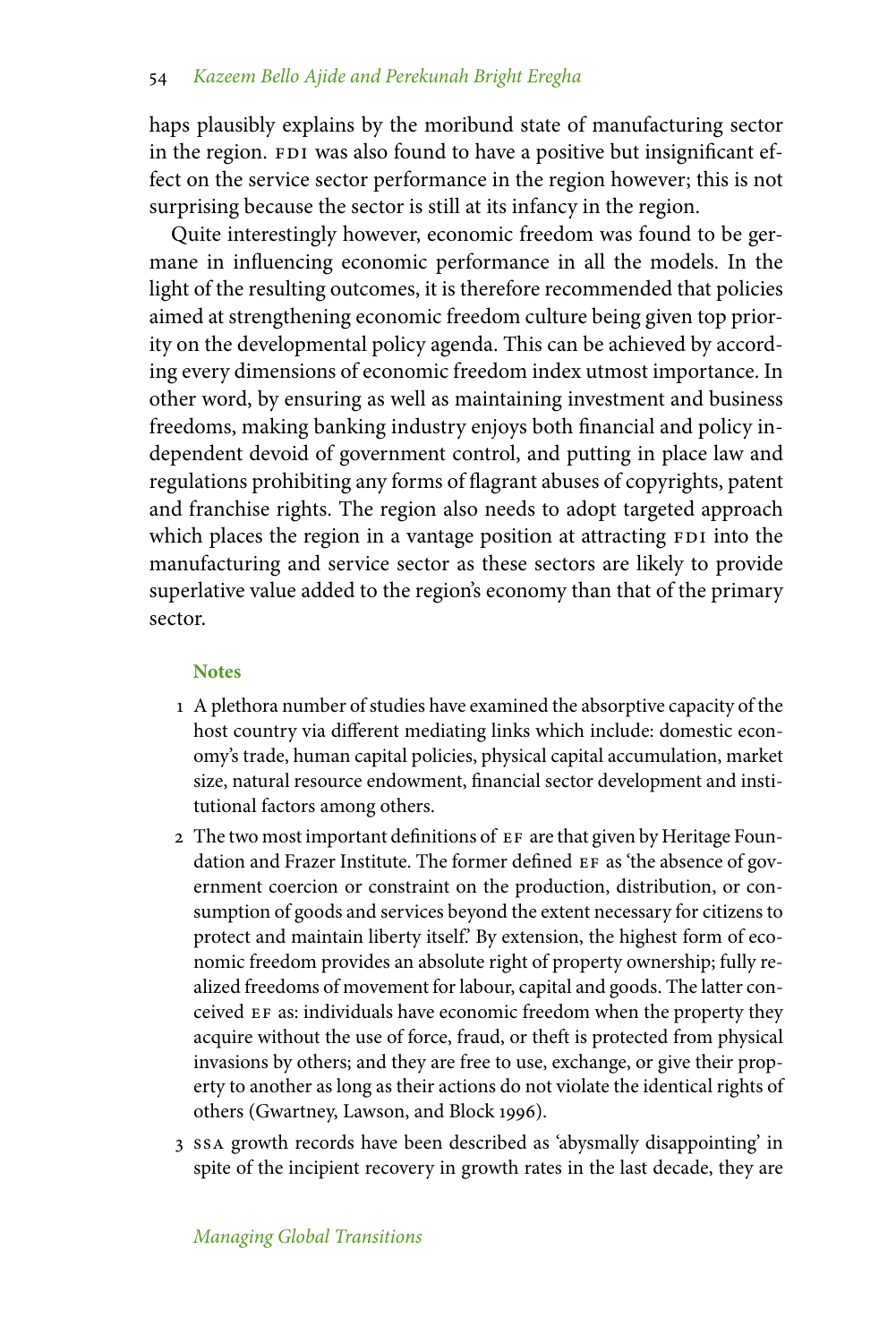still far lower to accommodate the desired threshold require to launch the region on the path of sustainable development.

- 4 Explore modernization and core-periphery theories of FDI for detail expositions.
- 5 Some studies in this literature have found that FDI exerts a positive growth effect on the recipient countries (De Mello 1999, Chong et al. 2010), while others have found no such evidence (Ericsson and Irandoust 2001) or even a negative effect (Moran 1998) on growth.
- 6 Such studies have neglected regional specific peculiarities. It would amount to policy misapplication if other continents' experiences have to be extrapolated for a continent with distinct socio-economic and political settings like ssa.
- 7 Angola, Botswana, Cote D'Ivoire, Ethiopia, Gabon, Ghana, Guinea, Kenya, Lesotho, Madagascar, Malawi, Mozambique, Namibia, Senegal, South Africa, Swaziland, Uganda, Tanzania and Togo.
- 8 World Development Indicator.
- 9 African Development Bank.

#### **References**

- Adeniyi, O., F. O. Egwaikhide, A. Oyinlola, and O. Omisakin. 2012. 'Foreign Direct Investment, Economic Growth and Financial Sector Development in Small Open Developing Economies.' *Economic Analysis and Policy* 42:105–27.
- Ajide, K. B. 2013. 'Economic Freedom, Foreign Direct Investment and Growth: Empirical Evidence from Nigeria.' *International Journal of Economic Issues* 6 (2): 143–58.
- Alfaro, L., A. Chanda, S. Kalemli-Ozcan, and S. Sayek. 2004. 'FDI and Economic Growth: The Role of Local Financial Markets.' *Journal of International Economics* 64 (1): 89–112.
- Ayal, B. E., and G. Karras. 1998. 'Components of Economic Freedom and Growth: An Empirical Study.' *Journal of Developing Areas* 32 (3): 327– 38.
- Azman-Saini, W. N., A. Z. Baharumshah, and S. H. Law. 2010. 'Foreign Direct Investment, Economic Freedom and Economic Growth: International Evidence.' *Economic Modelling* 27 (5): 1079–89.
- Balasubramanyam, V., M. Salisu, and D. Sapsford. 1996. 'Foreign Direct Investment and Growth in ep and is countries.' *The Economic Journal* 106 (434): 92–105.
- Bengoa, M., and B. Sanchez Robles. 2003. 'Foreign Direct Investment, Economic Freedom and Growth: New Evidence from Latin America.' *European Journal of Political Economy* 19 (3): 529–45.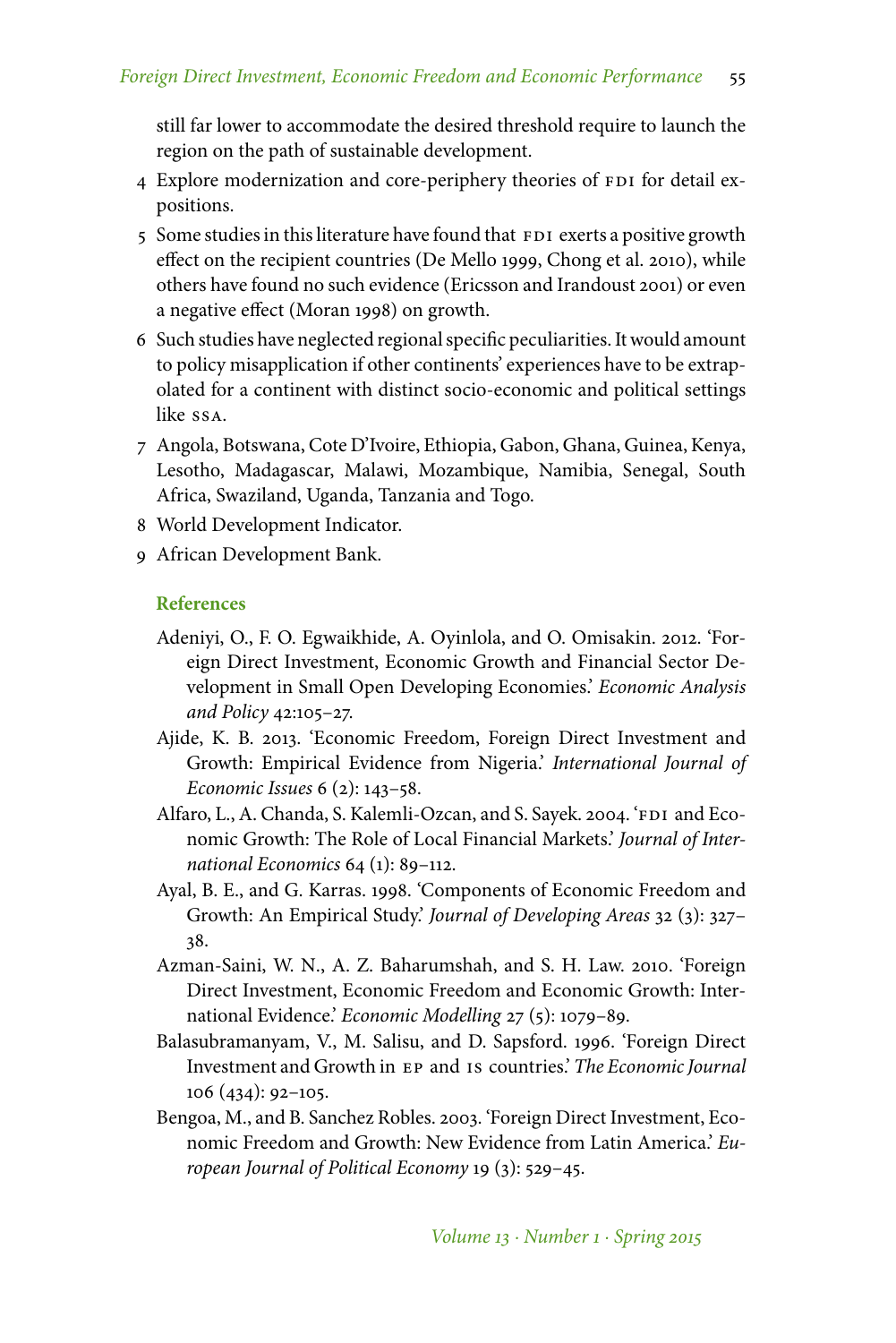- Benhabib, J., and M. Spiegel. 1994. 'The Role of Human Capital in Economic Development: Evidence from Aggregate Cross-Country Data.' *Journal of Monetary Economics* 34:143–73.
- Blomström, M., A. Kokko and M. Zejan. 1994. 'Host Country Competition and Technology Transfer by Multinationals.' *Weltwirtschaftliches Archiv* 130:521–33.
- Borensztein, E., J. Gregorio, and J. Lee. 1998. 'How Does Foreign Direct Investment Affect Economic Growth?' *Journal of International Economics* 45 (1): 115–35.
- Cebula, R., and F. Mixon. 2012. 'The Impact of Fiscal and Other Economic Freedoms on Economic Growth: An Empirical Analysis.' *International Advances in Economic Research* 18 (2): 139–50.
- Chong, C. K., A. Z. Baharumshah, Z. Yusop, and M. S. Habibullah. 2010. 'Private Capital flows, Stock Market and Economic Growth in Developed and Developing Countries: A Comparative Analysis.' *Japan and the World Economy* 22:107–17.
- De Gregorio, J. 1992. 'Economic Growth in Latin America.' *Journal of Development Economics* 39:58–84.
- De Mello, L. R. 1997. 'Foreign Direct Investment in Developing Countries: A Selective Survey.' *Journal of Development Studies* 34 (1): 1–34.
- Demetriades, P. O., and S. H. Law. 2006. 'Openness, Institutions and Financial Development.' wEF Working Papers 12, Birkbeck, University of London.
- Durham, B. J. 2004. 'Absorptive Capacity and the Effects of Foreign Direct Investment and Equity Foreign Portfolio Investment on Economic Growth.' *European Economic Review* 48 (2): 285–306.
- Ericsson, J., and M. Irandoust. 2001. 'On the Causality between Foreign Direct Investment and Output: A Comparative Study.'*International Trade Journal* 15:1–26.
- Gwartney, J., R. Lawson and W. Block. 1996. *Economic Freedom of the World: 1975–1995.* Vancouver: The Fraser Institute.
- Hermes, N., and R. Lensink. 2003. 'Foreign Direct Investment, Financial Development and Economic Growth.' *Journal of Development Studies* 40 (1): 142–53.
- Knack, S., and P. Keefer. 1995. 'Institutions and Economic Performance: Cross Country Tests Using Alternative Institutional Measures.' *Economics and Politics* 7 (3): 207–28.
- Moran, T. H. 1998. *Foreign Direct Investment and Development: The New Policy Agenda for Developing Countries and Economies in Transition.* Washington, DC: Institute for International Economics.
- North, D. C. 1990. *Institutions, Institutional Change, and Economic Performance.* Cambridge: Cambridge University Press.